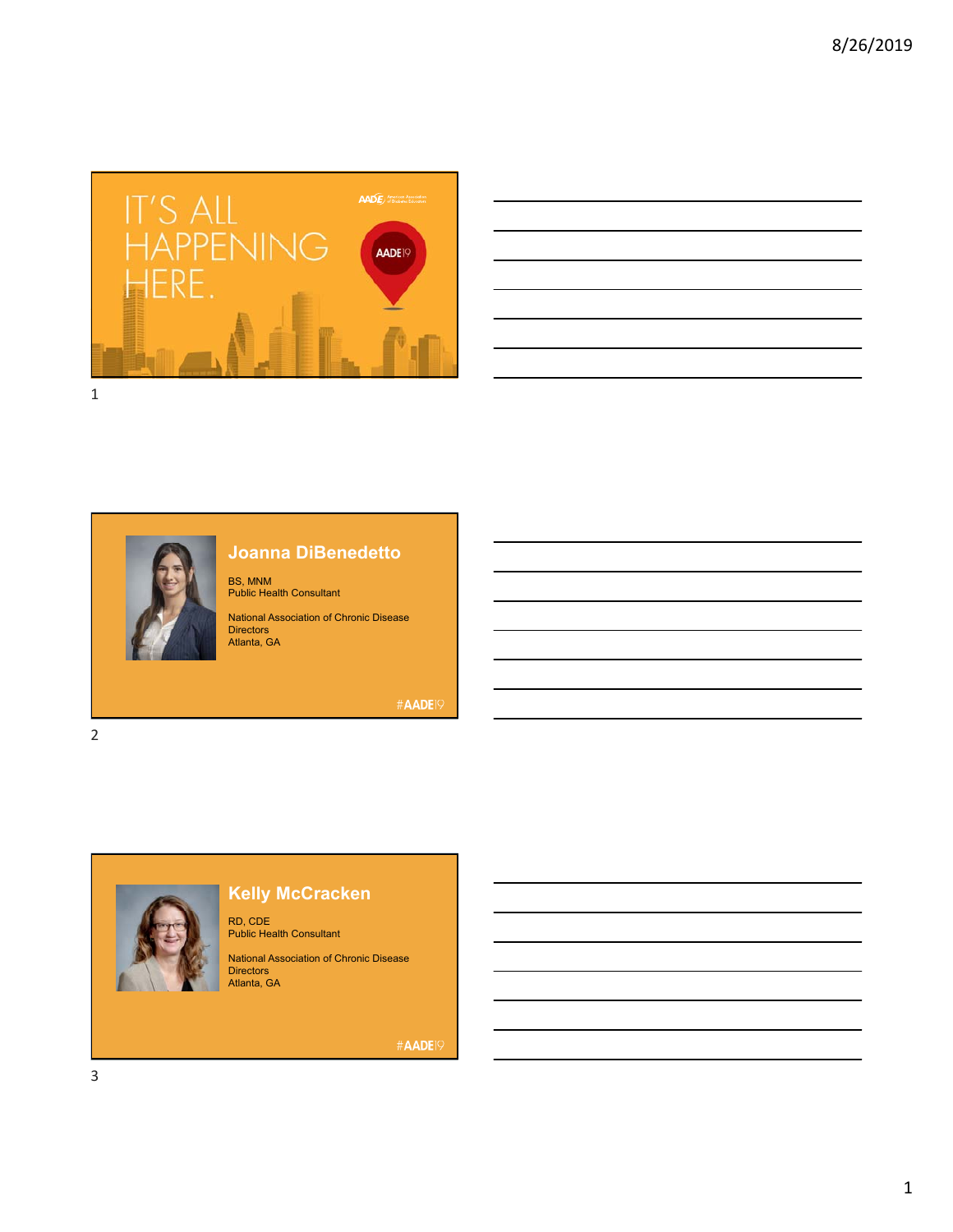#### **FORGING THE PATH TOWARD COVERAGE OF THE NATIONAL DIABETES PREVENTION PROGRAM (NATIONAL DPP):**

NACDD's Coverage Toolkit and the CDC's Customer Service Center

#AADE<sup>19</sup>

4

## **Disclosure to Participants**

- 
- Notice of Requirements For Successful Completion Please refer to learning goals and objectives Learners must attend the full activity and complete the evaluation in order to claim continuing education credit/hours
- Conflict of Interest (COI) and Financial Relationship Disclosures:<br>- Presenter: Joanna DiBenedetto, ISS, MNN NACDD- No COl/Financial Relationship to disclose<br>- Presenter: Kelly McCracken, RD, CDE– No COl/Financial Rel
- Non-Endorsement of Products: Accredited status does not imply endorsement by AADE, ANCC, ACPE or CDR of any commercial products displayed in conjunction with this educational activity
- Off-Label Use:
- Participants will be notified by speakers to any product used for a purpose other than for which it was approved by the Food and Drug Administration.

#AADE<sup>19</sup>

5

### **Objectives**

- Discuss the national landscape as it relates to coverage of the National DPP lifestyle change program.
- Access information on coverage and operationalization of the National DPP on the Coverage Toolkit.
- Describe ways in which the CDC's Customer Service Center offers resources and technical assistance related to coverage and implementation of the National DPP.

#AADE<sup>19</sup>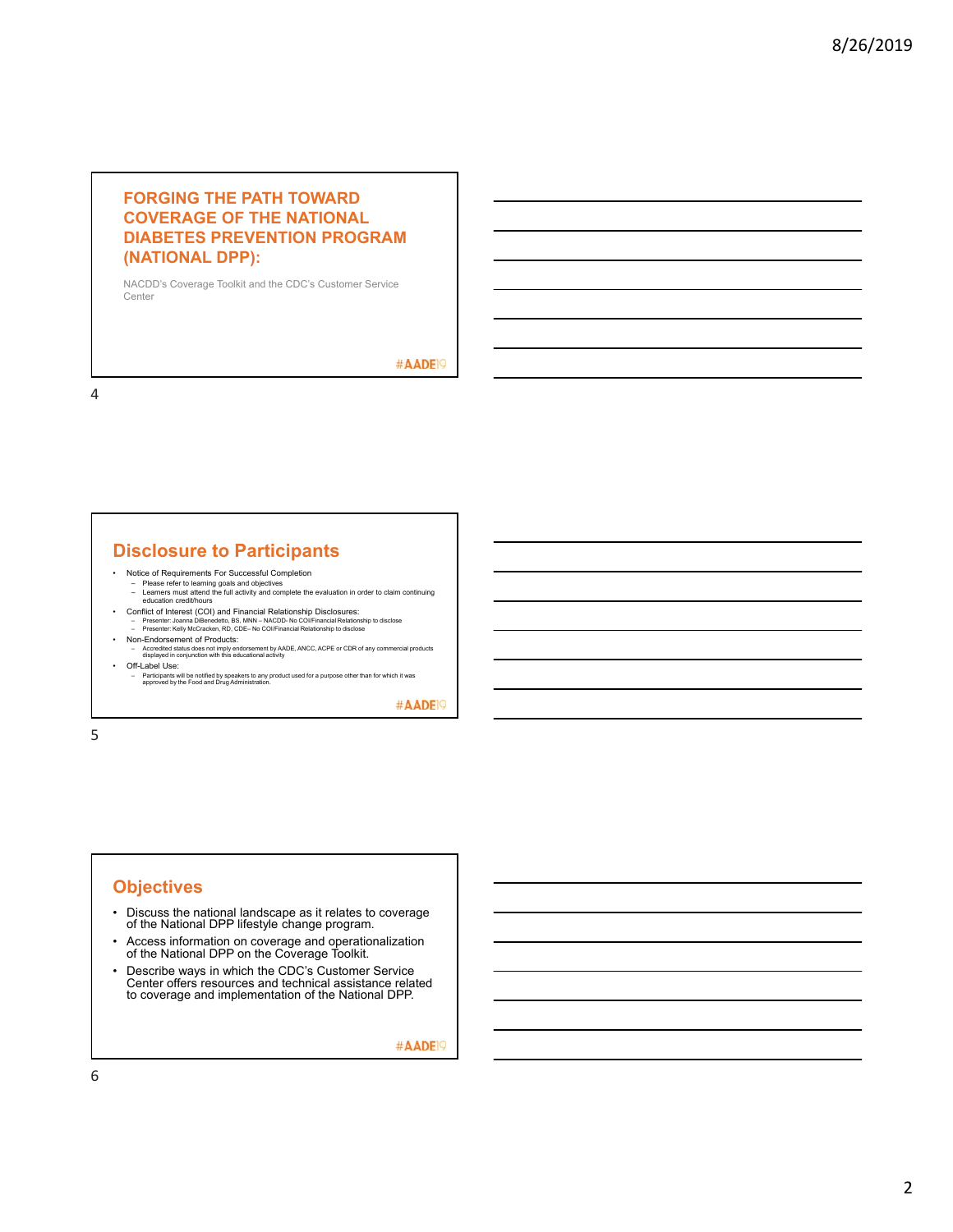

| <u> 1989 - Johann Stoff, deutscher Stoff, der Stoff, der Stoff, der Stoff, der Stoff, der Stoff, der Stoff, der S</u> |  |  |  |
|-----------------------------------------------------------------------------------------------------------------------|--|--|--|
|                                                                                                                       |  |  |  |
|                                                                                                                       |  |  |  |
|                                                                                                                       |  |  |  |
|                                                                                                                       |  |  |  |
|                                                                                                                       |  |  |  |
| <u> 1989 - Johann Stoff, amerikansk politiker (d. 1989)</u>                                                           |  |  |  |
|                                                                                                                       |  |  |  |







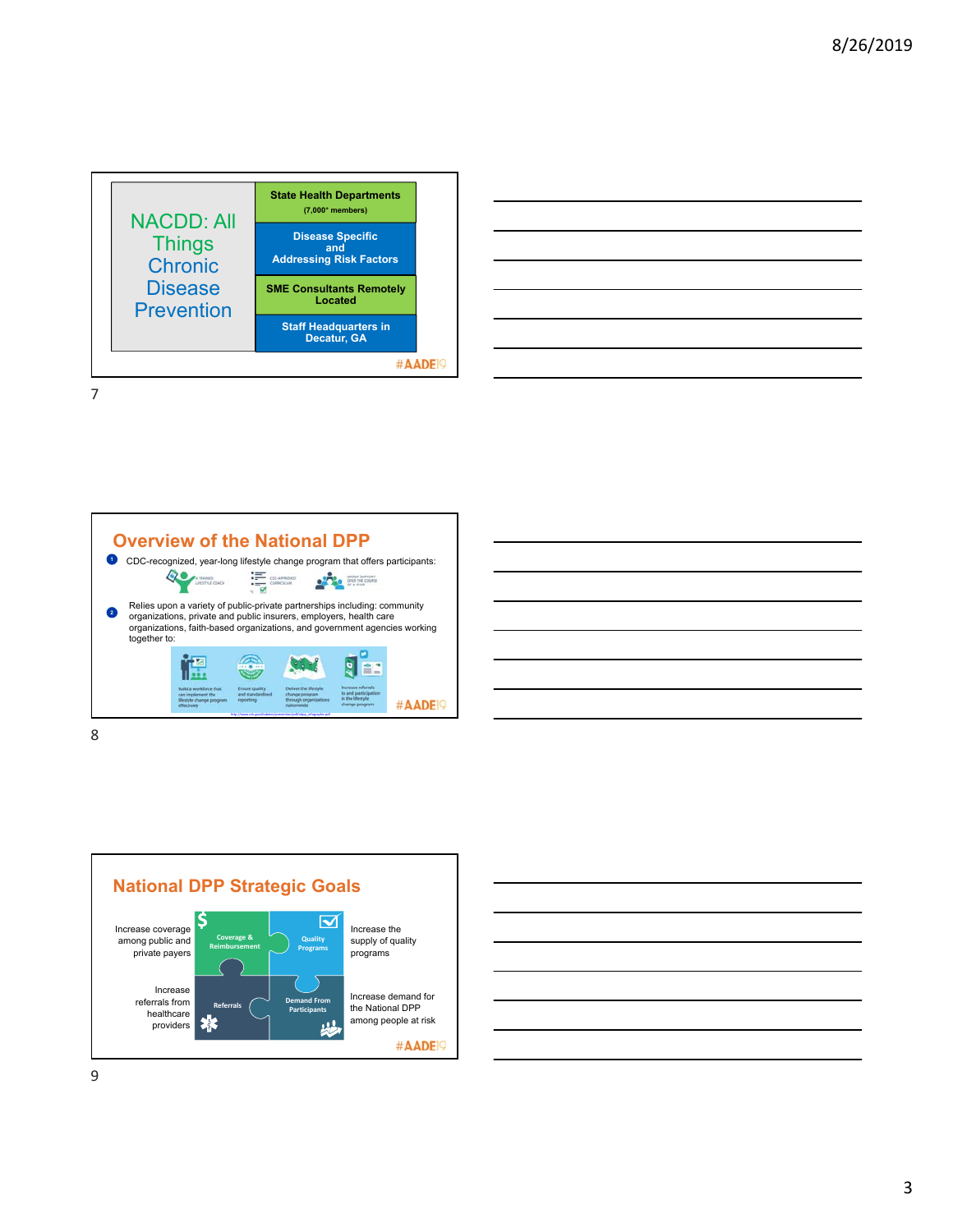



10







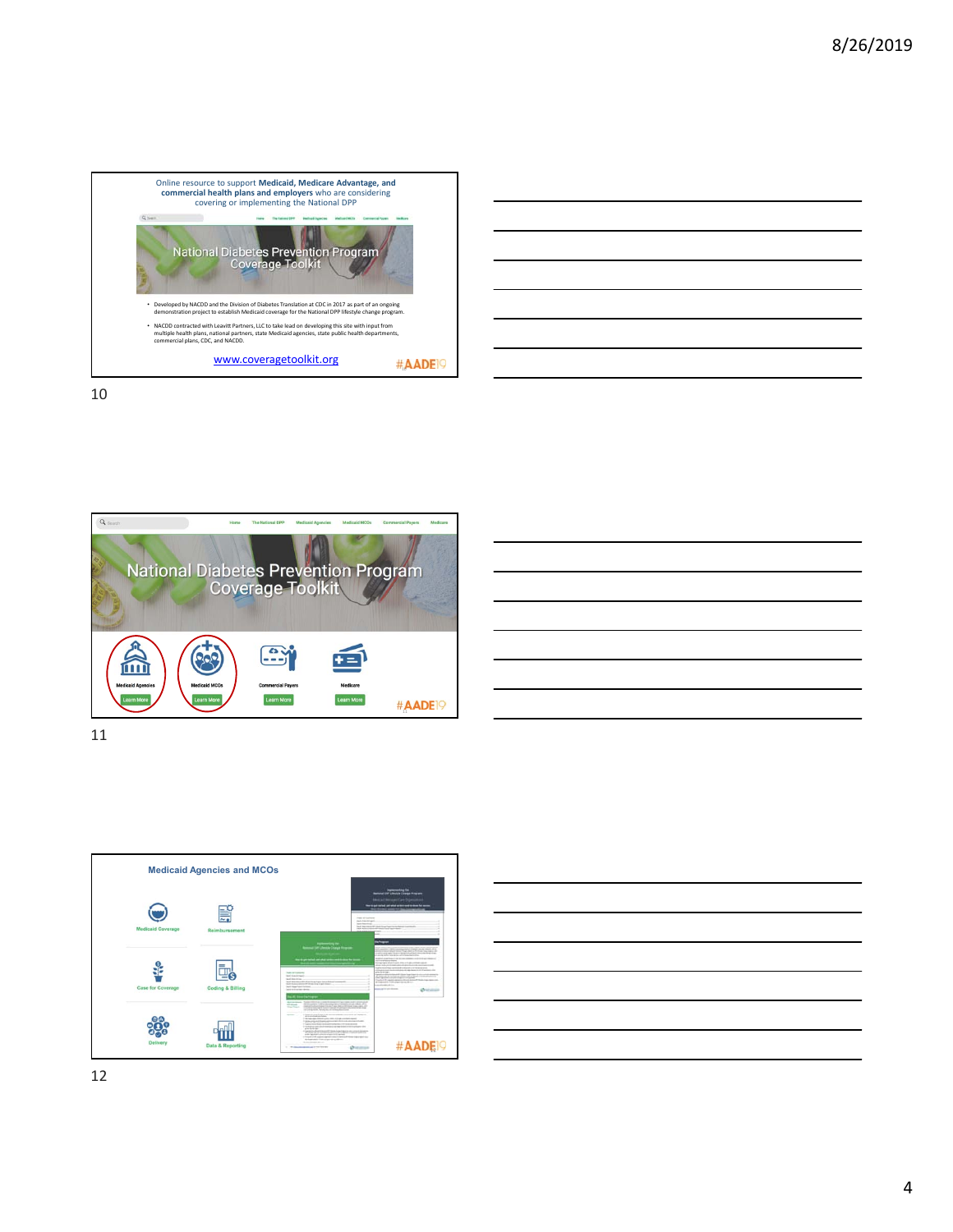

|                                                                                                                     | and the contract of the contract of the contract of the contract of the contract of the contract of the contract of |
|---------------------------------------------------------------------------------------------------------------------|---------------------------------------------------------------------------------------------------------------------|
|                                                                                                                     |                                                                                                                     |
| $\overline{\phantom{a}}$                                                                                            |                                                                                                                     |
| and the contract of the contract of the contract of the contract of the contract of the contract of the contract of | _____                                                                                                               |
|                                                                                                                     |                                                                                                                     |
|                                                                                                                     | ___                                                                                                                 |
|                                                                                                                     |                                                                                                                     |
|                                                                                                                     |                                                                                                                     |

### **Making the Case for Coverage**



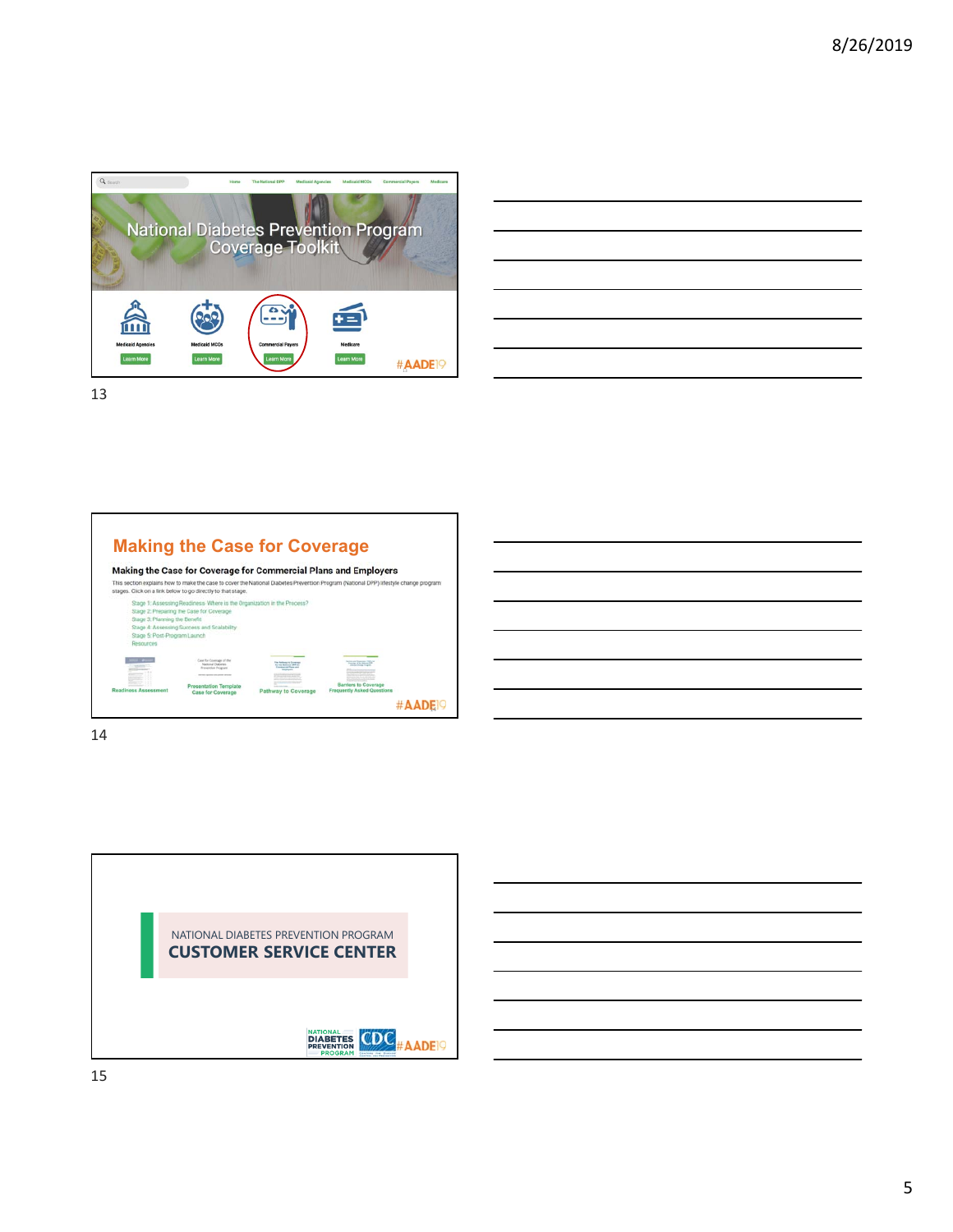



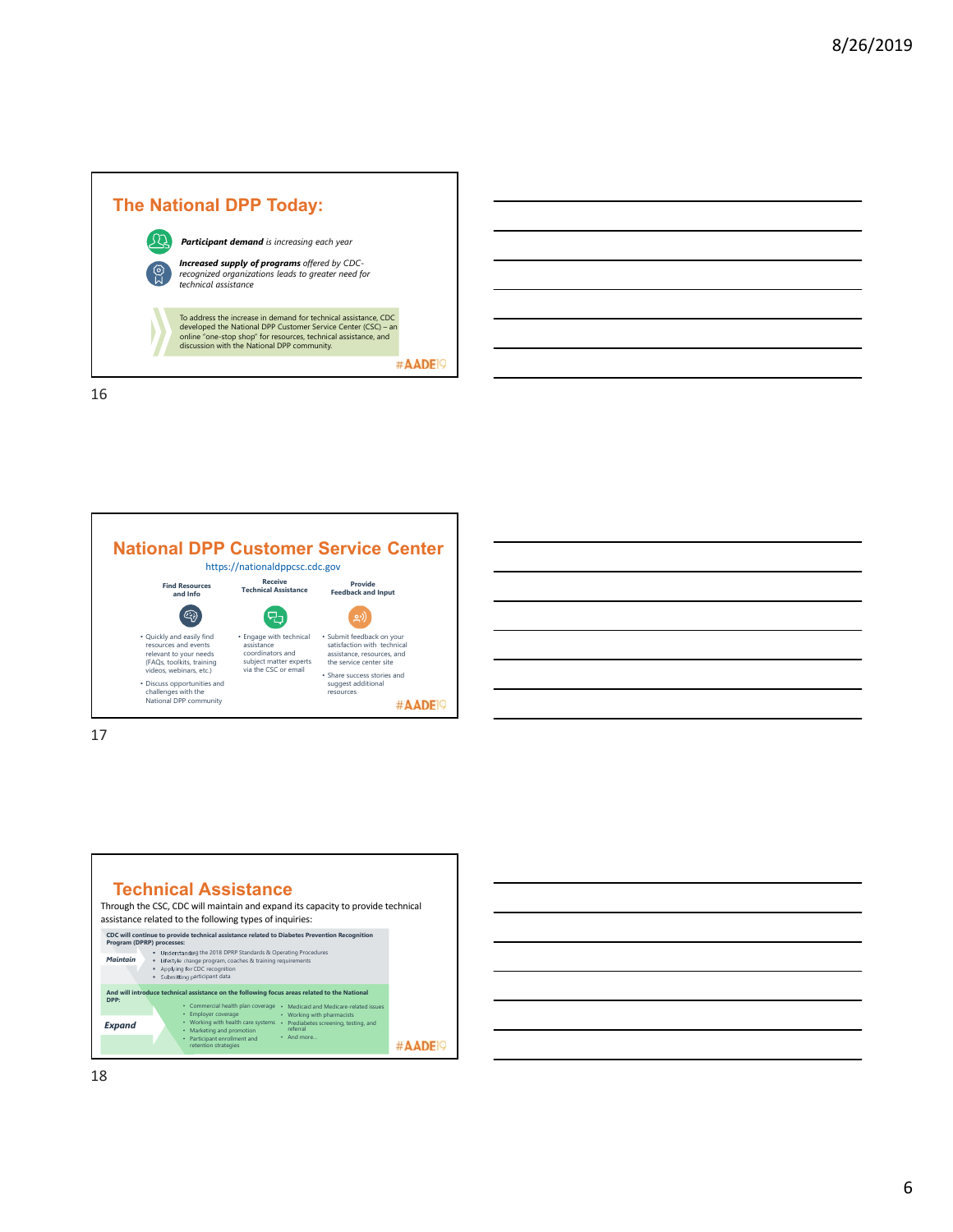